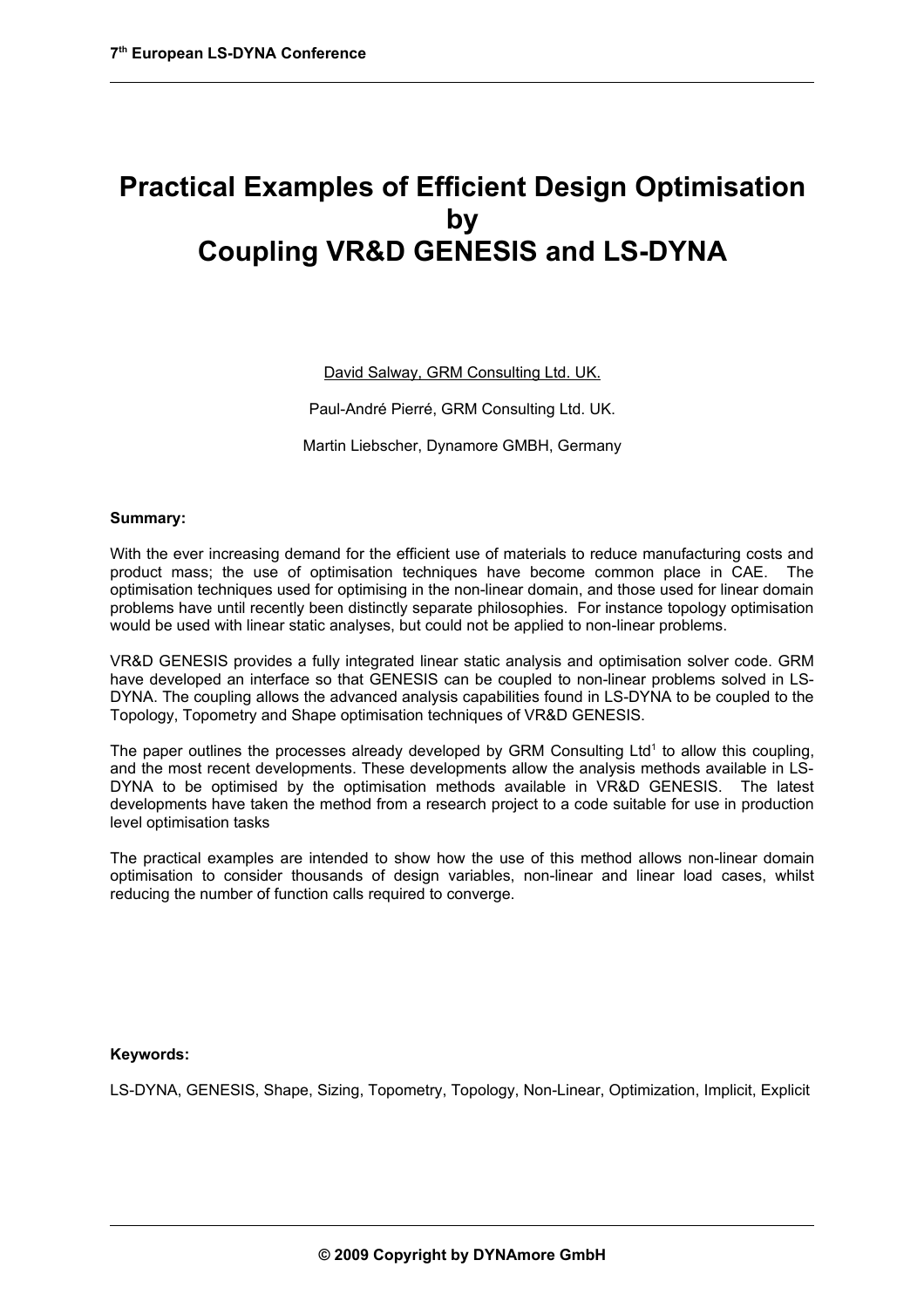## **1 Introduction**

The continual need to reduce part mass and cost in modern engineering design, has resulted in the adoption of optimisation techniques in the product development life cycle. The two distinct analysis disciplines have developed distinct optimisation philosophies. In the linear domain it is common to use gradient based optimisers that are integrated into the solver, providing the benefit of determining sensitivities internally and reducing the analysis function calls, thus allowing thousands of variables to be considered. Non-linear domain optimisation tends to be based around design space exploration and stochastic methods. Determining sensitivities in these methods relies on analysis function calls, and because of this the number of design variables is limited.

The key benefit is that by coupling GENESIS and LS-DYNA optimisation tasks that would not be viable using traditional methods can be carried out with a practical number of LS-DYNA function calls and example of this would a topology considering 33000 design variable requiring only 30 LS-DYNA calls. This would not be practical using any other method.

## **2 Currently Released Code Capabilities**

Following the initial proof of concept phase the method has been developed with the intention of being a commercial product and as such robust code and a GUI have been developed. The GUI runs inside Design Studio for GENESIS, which is a pre and post environment for creating analysis and optimisation problems for GENESIS.

A series of steps have been created to take the user through the coupling set-up stage. The process is managed by a control file, which contains user defined variables, examples are things such as path to LS-DYNA executable, path to LS-DYNA input file. In addition to file paths there is also a series of parameters that allow the user to adjust move limits, convergence criteria, and other variables to tune the process<sup>2</sup>.

The requirement to start the coupling is a running LS-DYNA simulation and a GENESIS mesh (in NASTRAN format) of the designable part or parts. The LS-DYNA model is run to create a baseline set of results, these results are then read and a number of approximate load cases are created in the GENESIS model. The number of load cases is controlled by the user, the number should be chosen to capture the behaviour of the LS-DYNA model through time.

Following the Create phase a Check phase has been provided in the code. The Check phase runs the GENESIS model as an analysis, the results of this analysis can then be overlaid on the LS-DYNA result in a post processor. The two results should match perfectly, this provides a visual check to ensure that both models are behaving in the expected manner.

The final stage is to run the full coupled optimisation, this can be carried out from the GUI within Design Studio or from the command line. The GUI allows both local and remote submission using the SSH protocol, with live objective/constraint violation graphing. The graphing of the objective and constraint violations allows the user to track the progress of the optimisation as well as check the behaviour at a glance. Figure 1 overleaf shows the GUI with the live graphing, progress dialogue box and coupling set-up UI.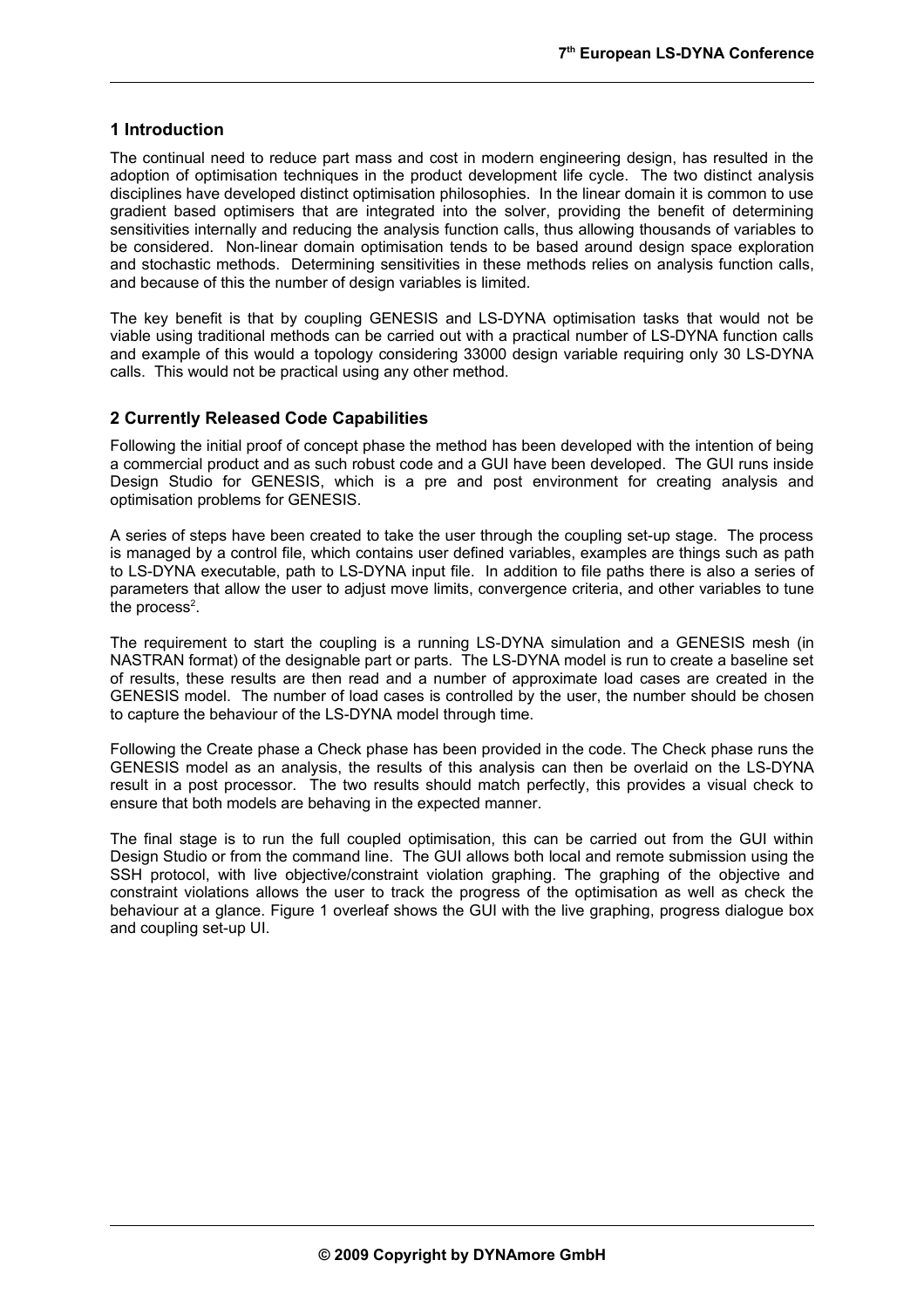

*Figure1: Design Studio GUI*

The three automated phases and the GUI are now well established, the logic is to automate as much as possible. Automating the process not only allows the process to run unattended, but also allows the process to be repeatable.

Testing and benchmarking of different problems has shown that for implicit problems the coupling is extremely efficient. Implicit coupling currently supports stress and displacement constraints in the release version of the code. The typical implicit topology example can be completed in 5 LS-DYNA calls, this is due in a large part to the similarity between the behaviour of an Implicit problem and the GENESIS analysis allowing more GENESIS design cycles between each LS-DYNA call. Sizing and shape optimisation problems when coupled to implicit LS-DYNA tend to converge in a similar number of function calls, but most importantly there is very little correlation between the number of design variables and the number of non-linear analyses (i.e. larger numbers of design variables do not require more solves).

The coupling can also used to optimise explicit problems, the approximate GENESIS load cases need to be updated more often in this case resulting in more function calls. However the function calls are still not linked to the number of design variables. Sizing and shape have been shown to work very efficiently with explicit type problems, the release code currently is able to support intrusions and force/ acceleration type constraints. Crash topology works well with a constrained mass fraction, but minimising the mass fraction has a tendency to result in local optima problems. Figure 2 shows an example of an explicit topology, the ball impacts the top of the block with an initial velocity. The outside of the block is constrained.



Figure 2: Baseline and Optimised Explicit Topology Result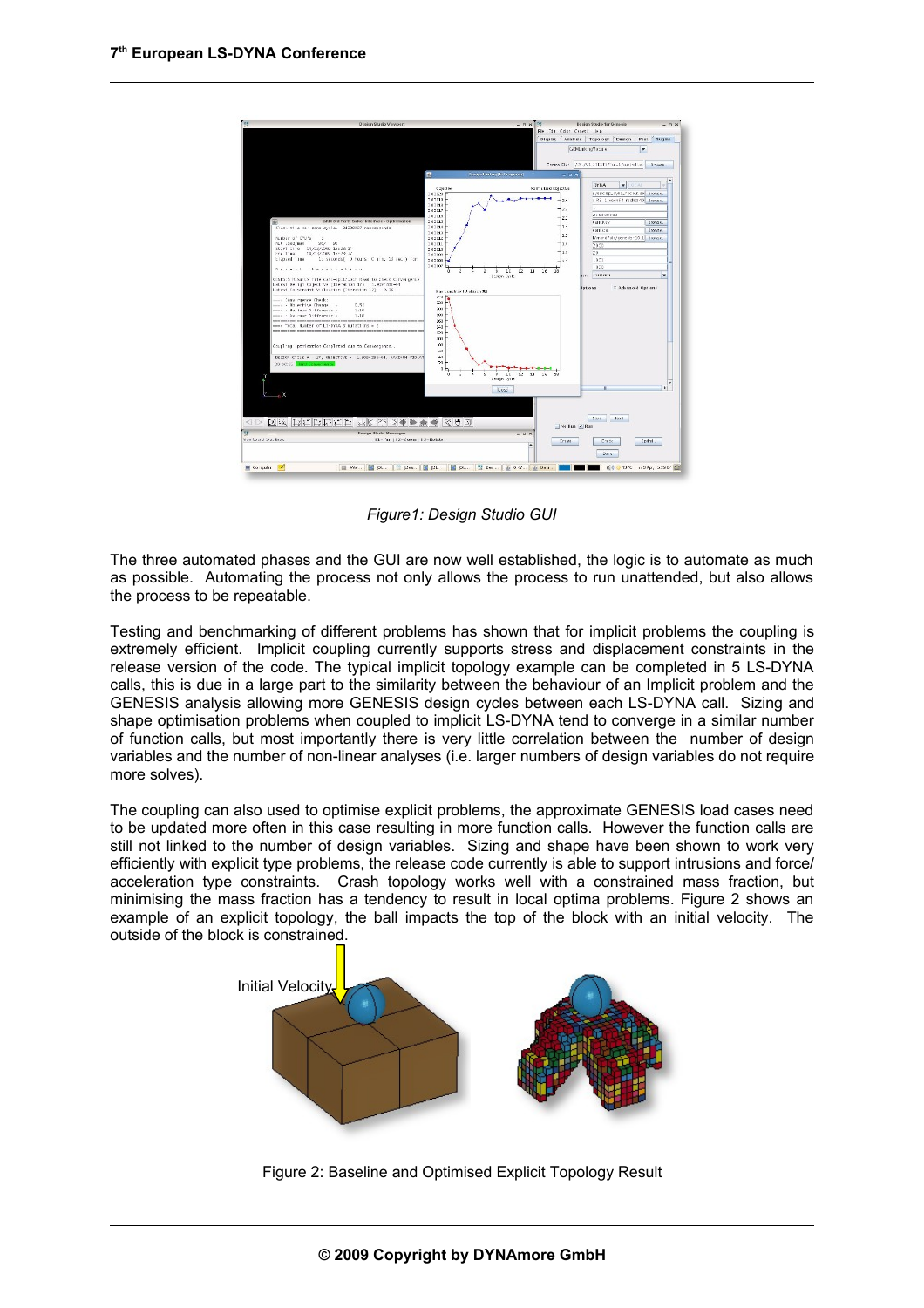# **3 Recent Developments**

Due to the infancy of the method developments are continual, with one discovery invariably opening the door to others.

One application that has been requested more than anything else is the ability to optimise for force, accelerations and velocities, bumper beams and knee bolsters were mentioned time and again. Our initial studies showed that it is possible but that out first attempt was not sufficiently robust. The first obstacle was to create a formulation for the optimisation that works well in conjunction with GENESIS. To get a nice smooth input to allow GENESIS to calculate accurate sensitivities it is necessary to provide high frequency time history data. This results in a high number of sub cases and therefore a high number of constraints. The second formulation that has been devised overcomes this problem. Due to the size of the results files needed for large problems it will be necessary to read the LS-DYNA binary files in the future.

In addition to LS-DYNA support of ABAQUS and MSC MARC are currently available. A PAMCRASH interface is currently being developed. LS-DYNA is used for development and testing and because of this the LS-DYNA interface is the most advanced.

## **4 Benefits of Coupling**

The use of traditional non-linear optimisation methods relies on exploration of the design space, this inherently requires LS-DYNA to be called for the optimiser to acquire sensitivity data. By coupling the two codes together this sensitivity can be calculated internally within GENESIS. This internal calculation of the design sensitivities reduces the number of LS-DYNA function calls, and removes the necessity of running LS-DYNA to acquire the sensitivity data. This in turn removes the link between design variables and function calls, and dramatically increases the number of design variables that can be considered. Figure 3 shows a comparison study between RSM approaches and the coupling method to solve the same problem.





Figure 3: Comparison of Generic RSM and Coupling Method Function Calls

The comparison shown in figure 3 indicates that for the traditional non-linear approaches the relationship between the number of design variables and the number of LS-DYNA runs shows positive correlation, whilst for the Coupling Method there is no obvious correlation at all. The RSM values quoted are quite conservative, so a more aggressive approach may reduce these values.

The largest benefit of the coupling is the availability of the optimisation tools integrated into GENESIS. The coupling has been developed to integrate seamlessly with LS-DYNA, thus the user doesn't need to use the \*PARAMETER cards to change the deck. The coupling code prepares the updated LS-DYNA file for each iteration.

Whilst the coupling method provides many benefits it is not able to optimise some of the more advanced safety related problems that software such as LS-OPT has specific routines for.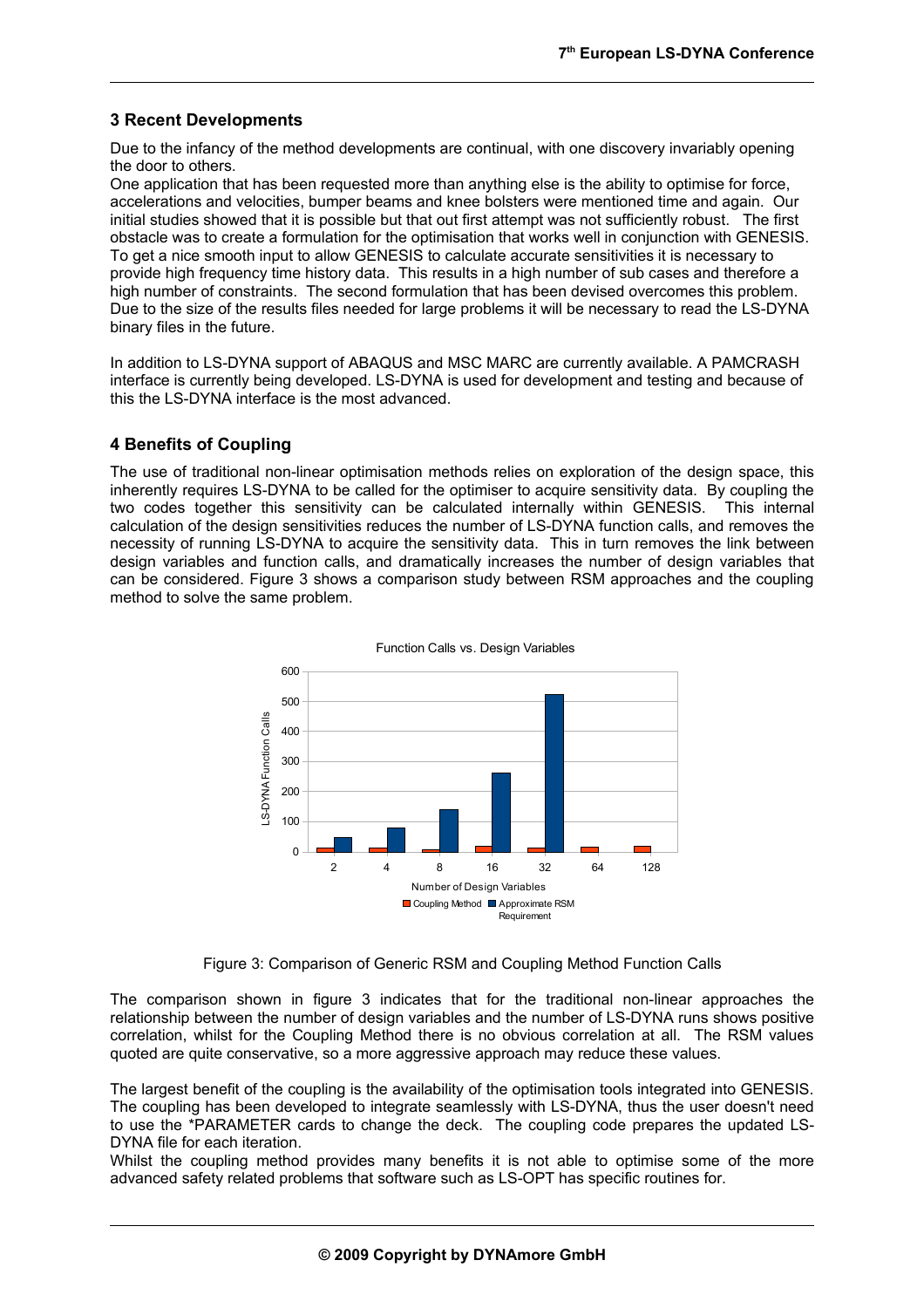# **5 Practical Examples**

### **5.1 Crash worthiness**

Crash worthiness is one of the largest areas of use for LS-DYNA around the world and certainly the application that the coupling was first intended for use with. The current formulation is limited to optimising for displacements, but this means that intrusions, acceleration and forces can be considered. The practical example used for this area is a full vehicle crash. The vehicle chosen is the 2001 Ford Taurus model from NHTSA, the model has been set-up to consider the bulkhead intrusions in the full frontal barrier simulation. The objective of the optimisation is to minimise the mass of the BIW. The constraints are the intrusions of three points on the bulkhead. The GENESIS coupling model consists of the BIW, an additional constraint of the torsion mode was applied in GENESIS, this demonstrates that the coupling can also consider linear or modal load cases as this example does. Figure 4. shows both the LS-DYNA model and the GENESIS model. For this example the conversion of the BIW to GENESIS is the single biggest step, the spot welds were converted and all element and node ids had to remain the same.



Figure 4: Ford Taurus GENESIS BIW model and LS-DYNA Models.

The optimisation considers 107 independent thickness design variables and a total of 205 design variables. Symmetry has been applied to the common parts on each side of the vehicle. Nonsymmetrical parts have been considered individually. The design variables were considered to be continuous, but GENESIS can consider discrete variable sets. Generally the thickness variables have a lower bound value of 0.8mm and an upper bound 5.0mm.

The intrusions of three points on the bulkhead above the tunnel were constrained to 100mm of intrusion through the complete simulation. The objective of the optimisation was to minimise the mass of the vehicle. By considering only the intrusion constraints and the objective the optimiser would have made all parts rear of the bulkhead the minimum material thickness as the sensitivities would have indicated this to the be the best solution. To avoid this happening a target frequency constraint was applied to the first torsion mode of the vehicle. This requires the stiffness of the rear of the vehicle to be considered during the optimisation. Figure 5 shows a graph of the intrusion at the three points in the baseline and optimised model, whilst figure 6 shows the baseline and optimised modes.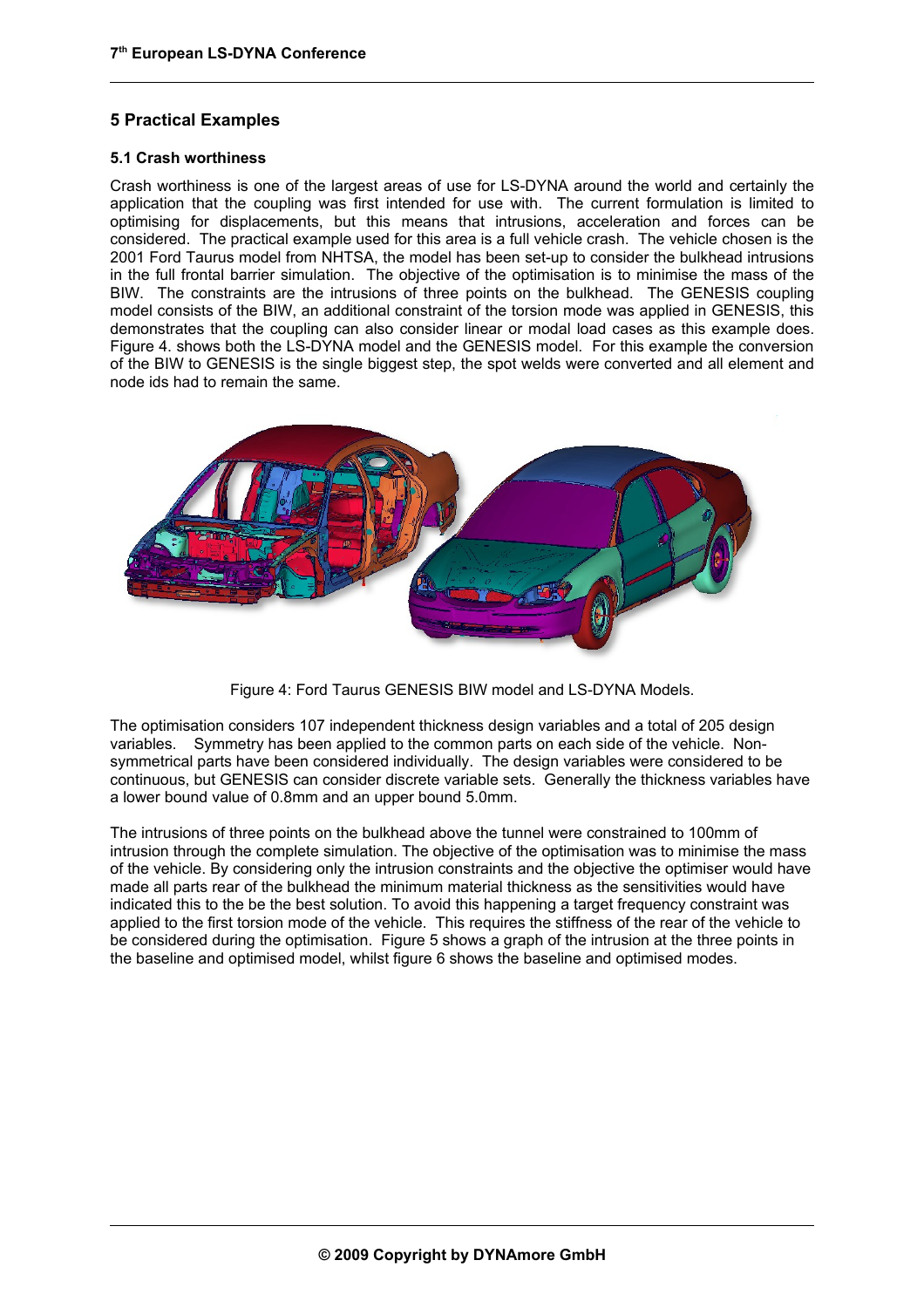

Comparison Of Baseline and Optimised Bulkhead Intrusions

Figure 5 Baseline and Optimised Bulkhead intrusions



Figure 6 Baseline (20.3Hz) and Optimised (25.9Hz) Torsion Modes

The coupling software is able to adjust the number of GENESIS iterations that are carried out in between each LS-DYNA call depending on its own internal convergence checking routine. This is intended to minimise the number of LS-DYNA calls required and so speed up the process. This optimisation took 32 GENESIS iterations and 22 LS-DYNA calls. As the results shown indicate the intrusion constraints have been met, and the frequency has been increased from 20.3Hz to 25.9Hz, for a modest mass gain of 4.6%. The material at design cycles 0, 15, and 32 are shown in figure 7.



Figure 7: Material thickness at GENESIS design cycle 0, 15, and 31.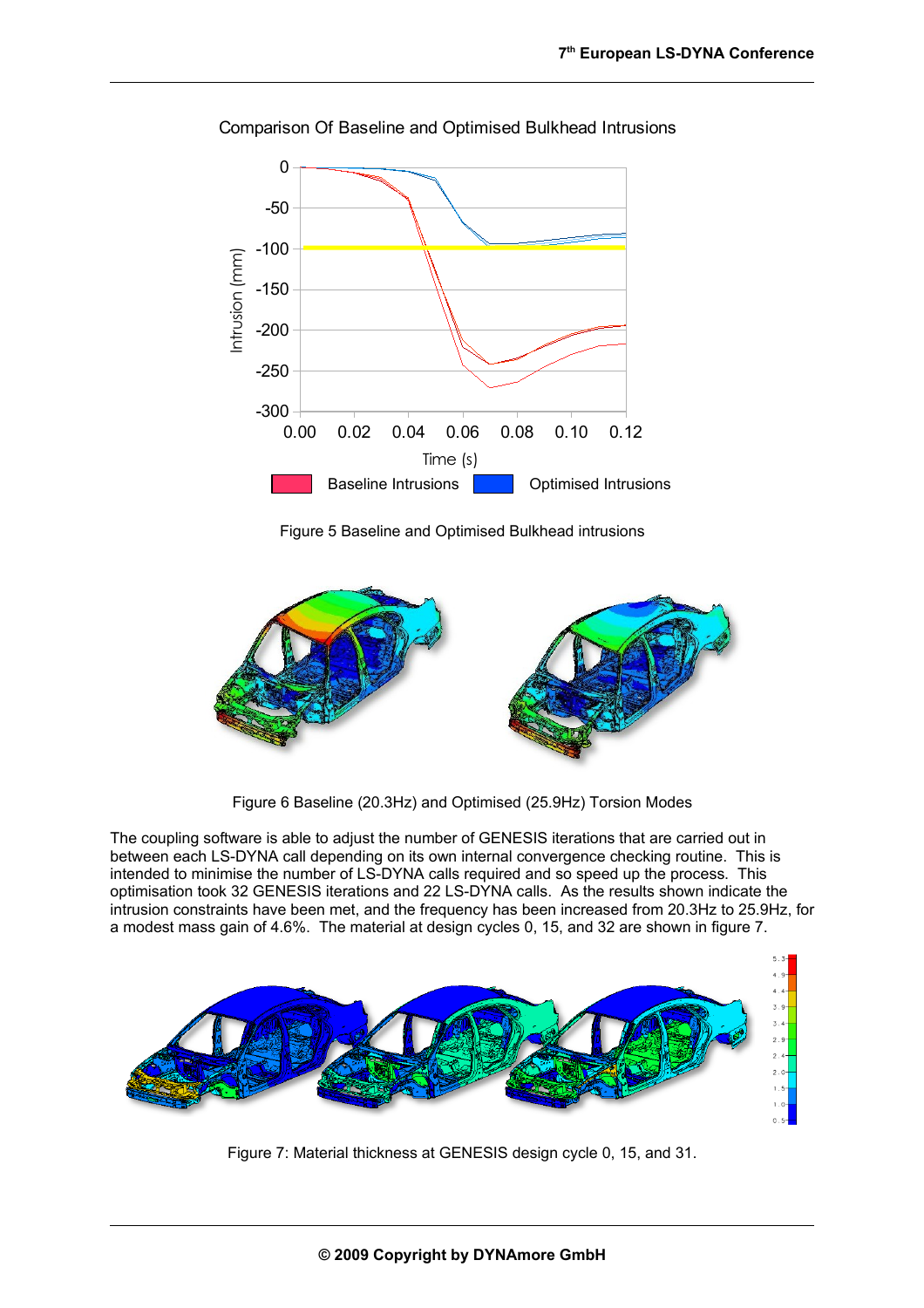At this point it should be noted that the formulation of the optimisation does not consider accelerations, as a result the reduction in intrusion will have caused an increase in acceleration. A formulation to consider acceleration and force is now available. This could be applied to this case and then the accelerations could be constrained to the current value.

The Taurus is a fairly sophisticated model and as such the solve time on the limited LS-DYNA CPUs available meant that it was only practical to consider one LS-DYNA simulation. Given access to a larger cluster of LS-DYNA CPUs it would be possible to consider all of the crash requirements of the development cycle and include these in the optimisation.

#### **5.2 Non-Crash Example**

In order to demonstrate that this method is applicable to many of the features of LS-DYNA an example not related to automotive crash analysis has been considered. In this example an ALE simulation of an underwater explosion has been conducted. The LS-DYNA model can be seen in figure 8.



Figure 8: LS-DYNA Underwater explosion ALE Model

The model consists of a Lagrangian structure floating on top of a water region, an air region is also modelled. The detonation causes a pressure wave to move through the water, when this wave hits the structure it first of all deforms and then lifts the structure clear of the water. The deformed shape is shown in figure 9.



Figure 9: Structure Deformed due to Pressure Wave, showing relative deck heights

The objective of the optimisation is to minimise the mass of the Lagrangian structure. A constraint has been applied on the relative displacement of the deck between a point at the top of the stiffener and a point in the centre of the span.

The GENESIS model is constructed from the Lagrangian mesh, the same symmetry boundary conditions have been added to the GENESIS model as are used in the LS-DYNA model. In addition three linear springs have been applied to the GENESIS model, these allow the mesh to move freely whilst applying a constraint to all of the degrees of freedom. The boundary conditions for both the GENESIS and LS-DYNA Lagrangian models are shown in figure 10.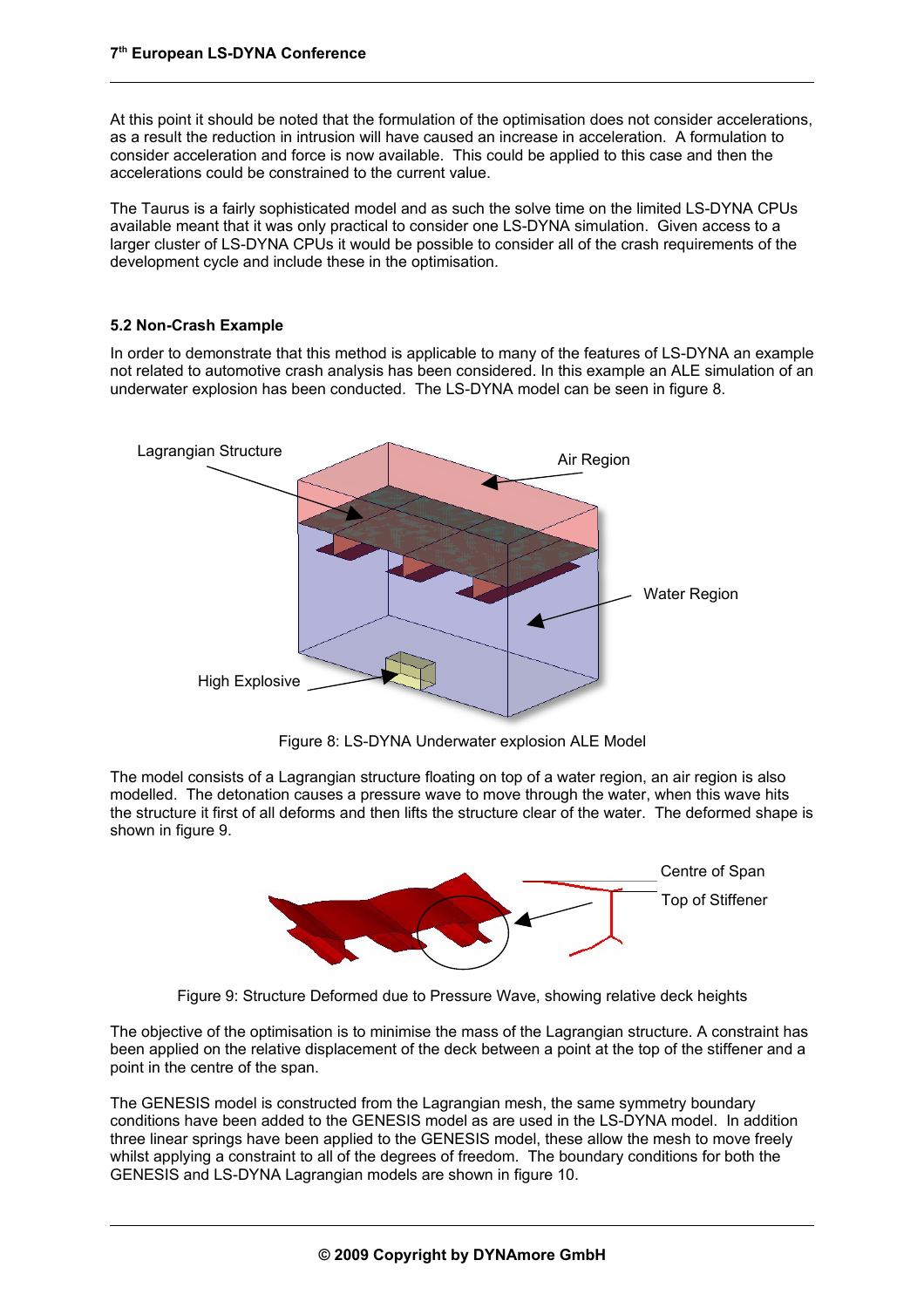

Figure 10: GENESIS and LS-DYNA Lagrangian mesh

The coupled optimisation was carried out as a mix of panel sizing and Topometry (element by element sizing). The top deck of the structure has been optimised using Topometry, whilst the stiffeners have been optimised by sizing complete panels. Both the Topometry and Sizing design variables are shown in figure 11



Figure 11: Design Variables.

The optimisation considers 290 design variables and 60 constraints; convergence was reached in 20 LS-DYNA calls. An extrusion manufacturing constraint has been applied to the design variables. This example successfully demonstrates that the method can work in Fluid Structure interaction problems.

It is true to say that the method can be applied to any problem where the LS-DYNA model is deformed by the loads (i.e. by contact, fluid interaction, thermal loading, etc). The optimised material thickness can be seen in figure 12 below.



Figure 12: Optimised Material Thickness (cm)